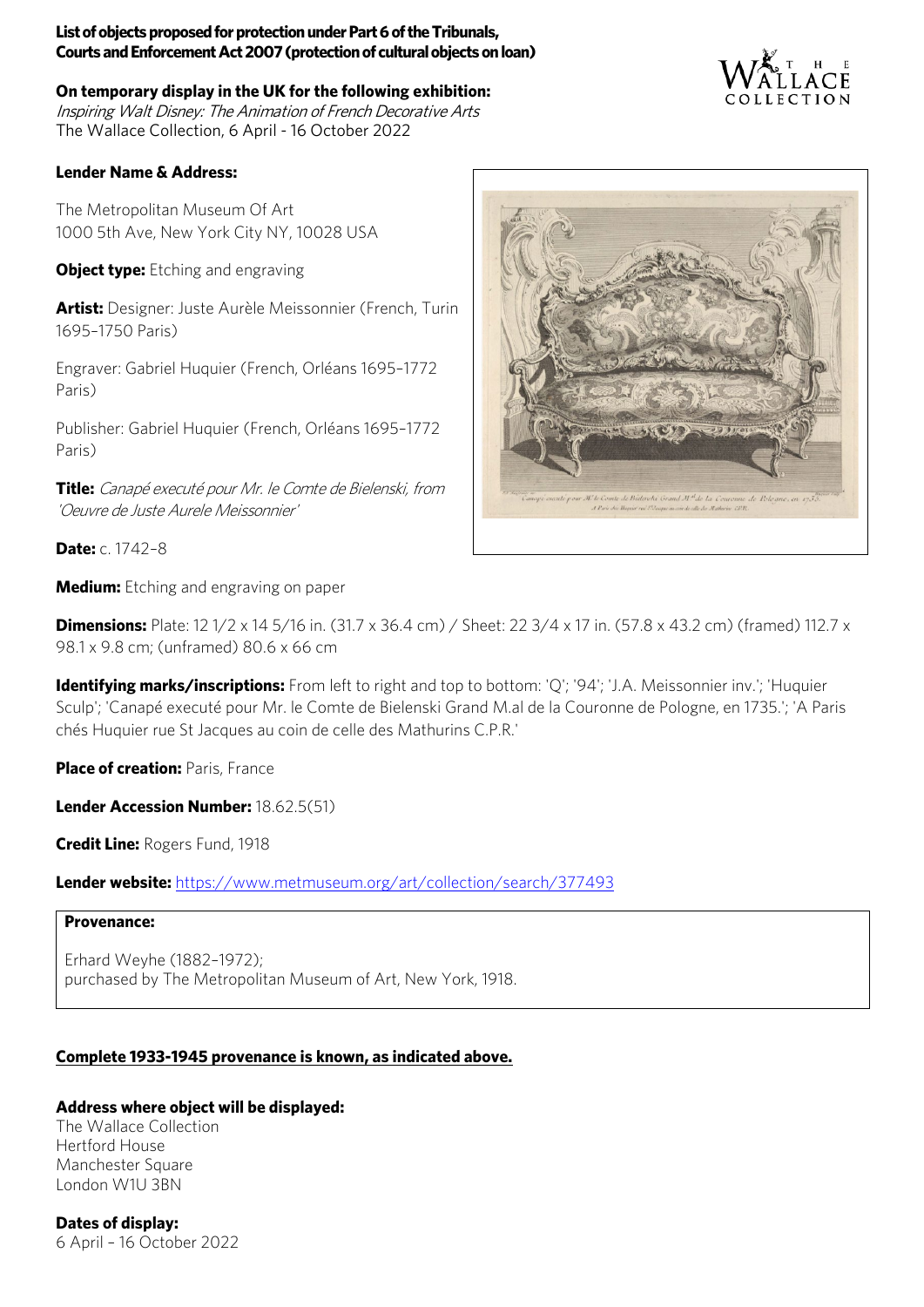**On temporary display in the UK for the following exhibition:** Inspiring Walt Disney: The Animation of French Decorative Arts The Wallace Collection, 6 April - 16 October 2022

# **Lender Name & Address:**

The Metropolitan Museum Of Art 1000 5th Ave, New York City NY, 10028 USA

**Object type:** Pair of porcelain vases

**Artist:** Sèvres Manufactory (French, 1740–present)

**Title:** Vase with cover (Vase en tour) (one of a pair)

**Date:** c. 1763

**Medium:** Soft-paste porcelain decorated in polychrome enamels, gold

**Dimensions:** Overall (confirmed): H. 20 3/16 x W. 8 5/16 x D. 8 5/16 in. (51.3 x 21.1 x 21.1 cm)

**Identifying marks/inscriptions:** Unmarked

**Place of creation: Paris, France** 

**Lender Accession Number:** 56.80.1a–c

**Credit Line:** Gift of R. Thornton Wilson, in memory of Florence Ellsworth Wilson, 1956

**Lender website:** <https://www.metmuseum.org/art/collection/search/201890>

#### **Provenance:**

Baroness Mathilde de Rothschild (Frankfurt, 1832–1924), Grüneburg Castle, Frankfurt am Main; Baron Albert von Goldschmidt-Rothschild (1879–1941), Grüneburg Castle, Frankfurt am Main (until 1933); his sale, Herman Ball and Paul Graupe Galleries, Berlin, March 9–14, 1933, [no. 106]; from whom acquired by Duveen Brothers (1934–before 1956); from whom sold to Richard Thornton Wilson III (New York City, 1886–1977); who donated to The Metropolitan Museum of New York, 1956.

# **Complete 1933-1945 provenance is known, as indicated above.**

**Address where object will be displayed:**

The Wallace Collection Hertford House Manchester Square London W1U 3BN



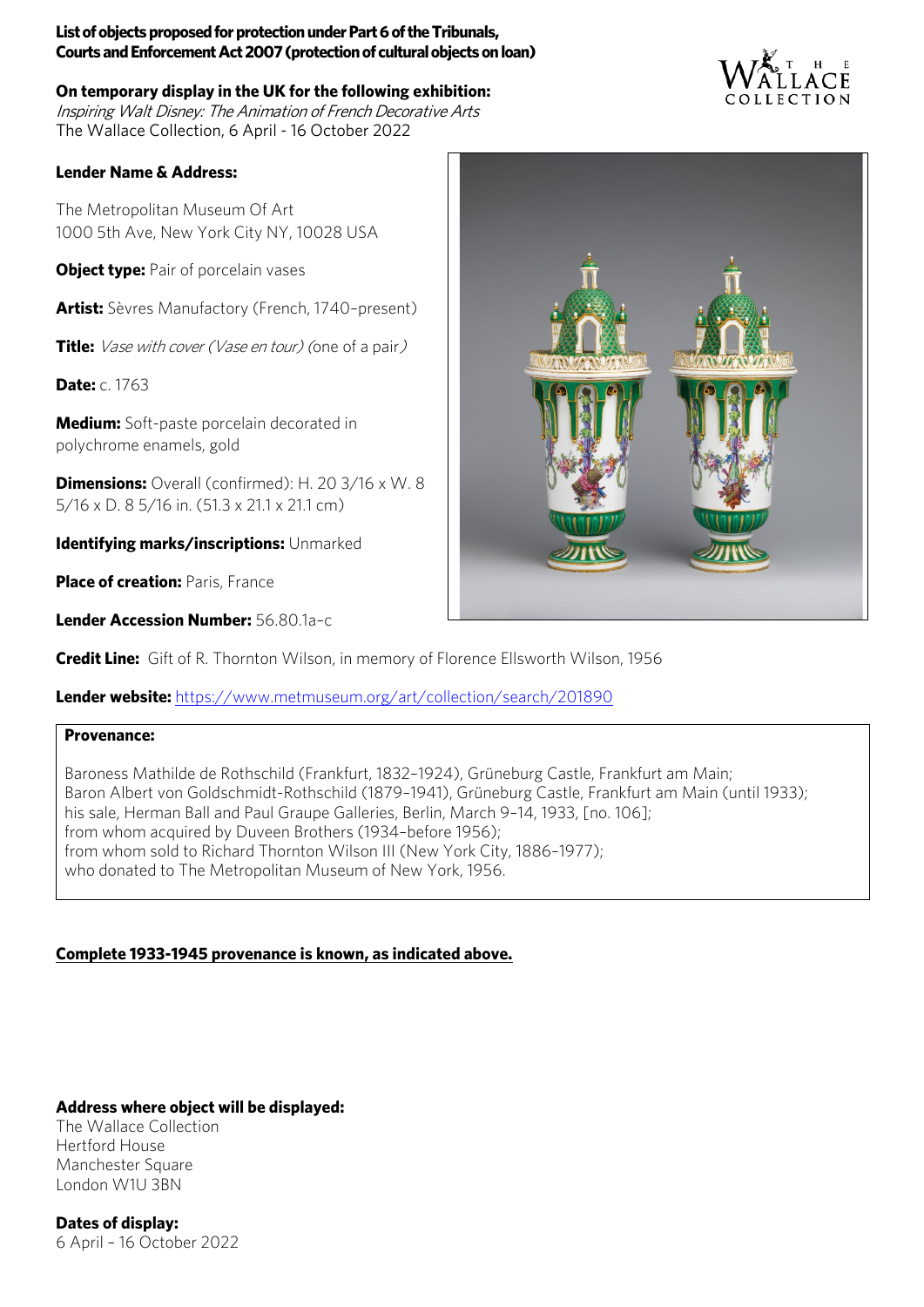### **On temporary display in the UK for the following exhibition:**

Inspiring Walt Disney: The Animation of French Decorative Arts The Wallace Collection, 6 April - 16 October 2022



The Metropolitan Museum Of Art 1000 5th Ave, New York City NY, 10028 USA

**Object type:** Pair of porcelain vases

**Artist:** Sèvres Manufactory (French, 1740–present)

**Title:** Vase with cover (Vase en tour) (one of a pair)

**Date:** c. 1763

**Medium:** Soft-paste porcelain decorated in polychrome enamels, gold

**Dimensions:** Overall (confirmed): H. 20 1/8 x W. 8 1/4 x D. 7 7/8 in. (51.1 x 21 x 20-20.5 cm)

**Identifying marks/inscriptions:** Unmarked

**Place of creation: Paris, France** 

**Lender Accession Number:** 56.80.2a–c

**Credit Line:** Gift of R. Thornton Wilson, in memory of Florence Ellsworth Wilson, 1956

**Lender website:** <https://www.metmuseum.org/art/collection/search/231782>

### **Provenance:**

Baroness Mathilde de Rothschild (Frankfurt, 1832–1924), Grüneburg Castle, Frankfurt am Main; Baron Albert von Goldschmidt-Rothschild (1879–1941), Grüneburg Castle, Frankfurt am Main (until 1933); his sale, Herman Ball and Paul Graupe Galleries, Berlin, March 9-14, 1933, [no. 106]; from whom acquired by Duveen Brothers (1934–before 1956); from whom sold to Richard Thornton Wilson III (New York City, 1886–1977); who donated to The Metropolitan Museum of New York, 1956.

# **Complete 1933-1945 provenance is known, as indicated above.**

# **Address where object will be displayed:**

The Wallace Collection Hertford House Manchester Square London W1U 3BN

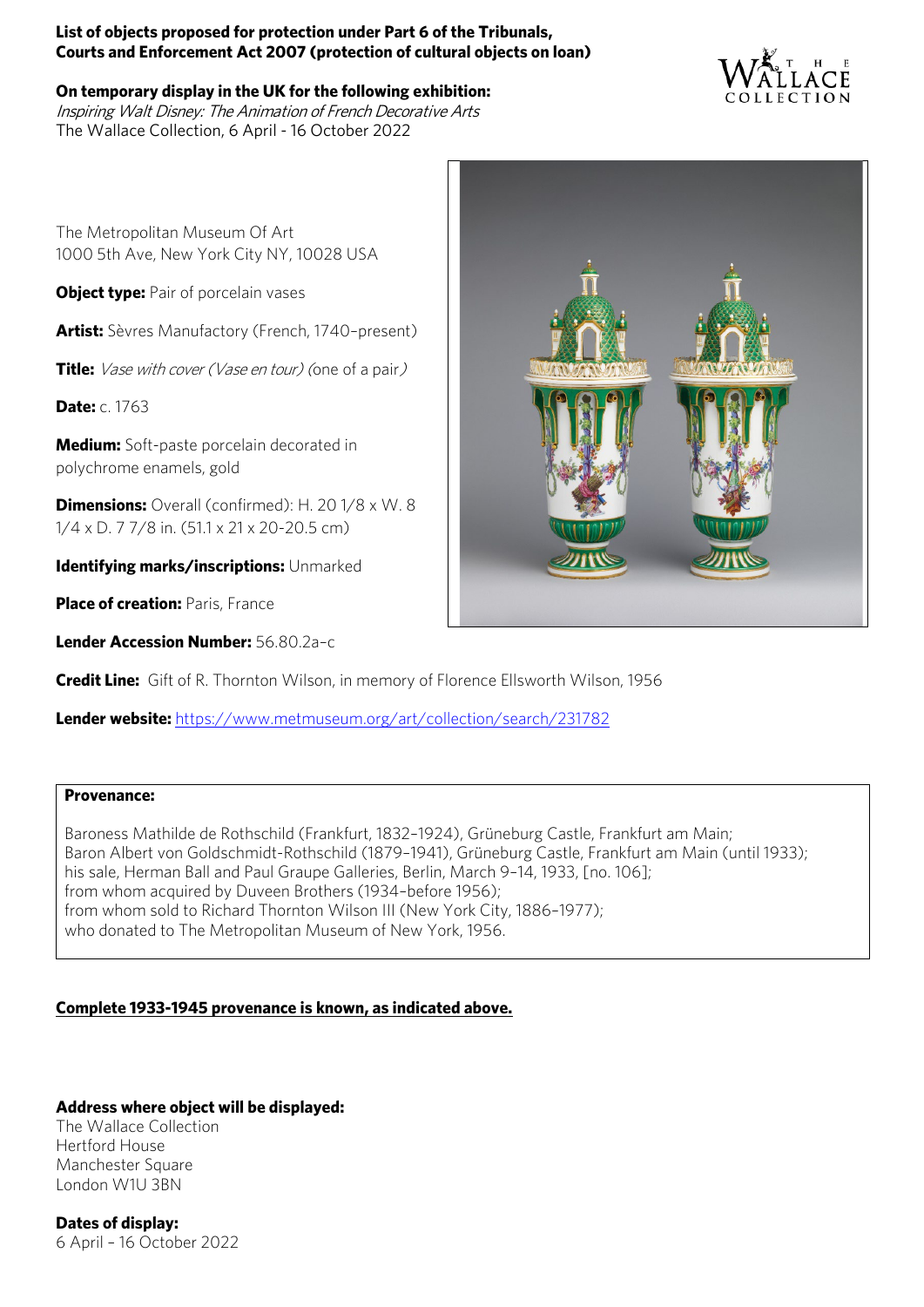**On temporary display in the UK for the following exhibition:** Inspiring Walt Disney: The Animation of French Decorative Arts The Wallace Collection, 6 April - 16 October 2022

### **Lender Name & Address:**

The Metropolitan Museum of Art 1000 5th Ave, New York City NY, 10028 USA

**Object type: Porcelain figure** 

**Artist:** Manufactory: Höchst Manufactory (German, 1746–1796)

Modeler: Johann Friedrich Lück (1728/29–1797)

Based on an engraving by Nicolas de Larmessin III (French, Paris 1685– 1755 Paris)

After a portrait of Marie Sallé by Nicolas Lancret (French, Paris 1690– 1743 Paris)

**Title:** Dancer (one of a pair)

**Date:**  $c$  1758

**Medium:** Hard-paste porcelain

**Dimensions:** 7 1/8 x 6 x 2 5/8 in. (18.1 x 15.2 x 6.7 cm)

**Identifying marks/inscriptions:** [1] (in purple on underside) Wheel; [2] (incised on underside) I R

**Place of creation:** Höchst, Germany

**Lender Accession Number:** 64.101.286

**Credit Line:** Gift of Irwin Untermyer, 1964

**Lender website:** <https://www.metmuseum.org/art/collection/search/203219>

#### **Provenance:**

Adolf Beckhardt (Frankfort, 1890–New York, 1962); Irwin Untermyer (New York City, 1886–1973), New York by 1949; who donated it to The Metropolitan Museum of Art, New York, 1964.

### **Complete 1933-1945 provenance is not known, as indicated above.**

\*The Wallace Collection has carried out research in order to fill in the gaps, but no further information has been found, however, this work is in a public collection and its image and details in the public domain.

### **Address where object will be displayed:**

The Wallace Collection Hertford House Manchester Square London W1U 3BN



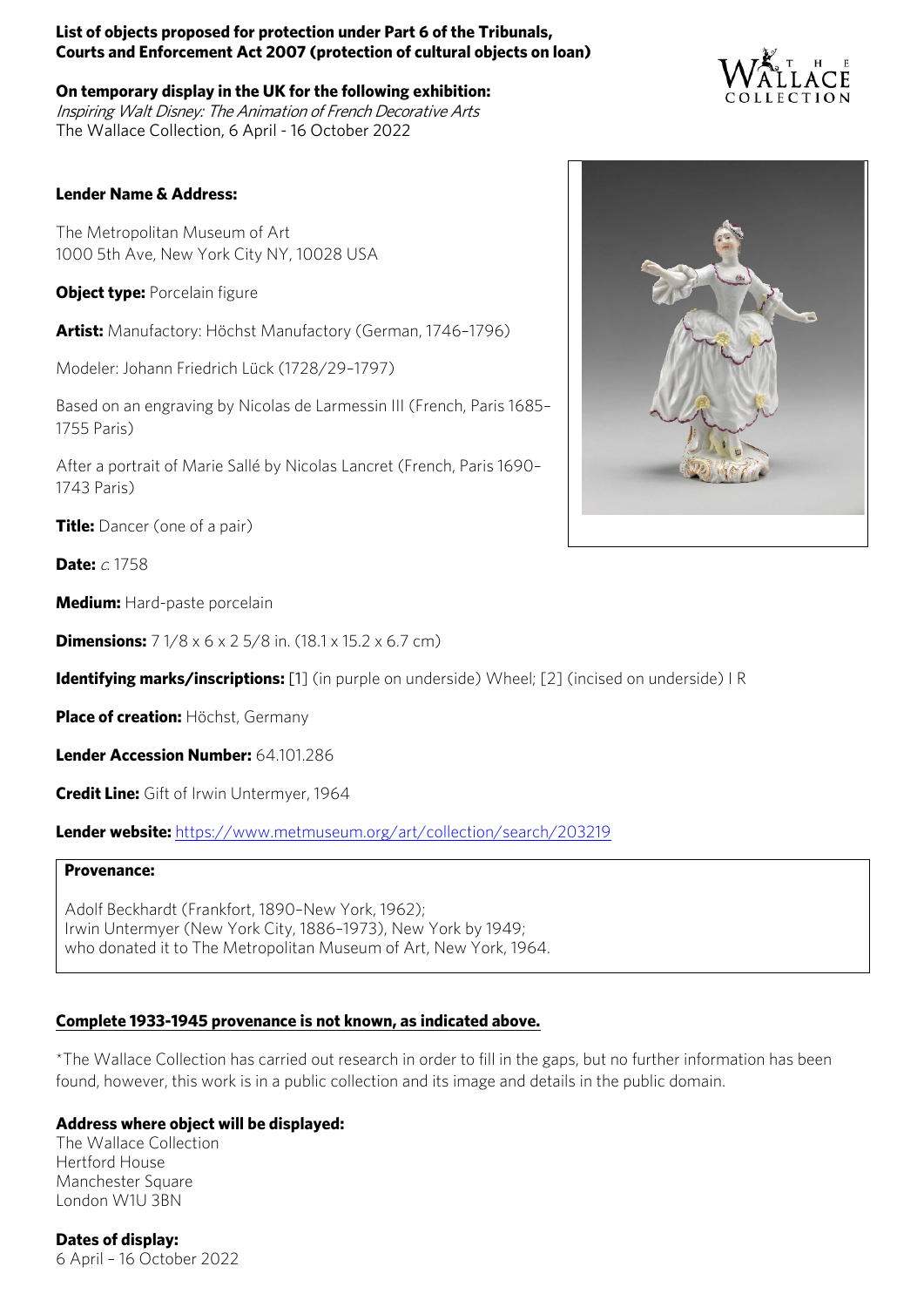**On temporary display in the UK for the following exhibition:** Inspiring Walt Disney: The Animation of French Decorative Arts The Wallace Collection, 6 April - 16 October 2022



### **Lender Name & Address:**

The Metropolitan Museum of Art 1000 5th Ave, New York City NY, 10028 USA

**Object type: Porcelain figure** 

**Artist:** Manufactory: Höchst Manufactory (German, 1746–1796)

Modeler: Johann Friedrich Lück (1728/29–1797)

**Title:** Dancer (one of a pair)

**Date:**  $c$  1758

**Medium:** Hard-paste porcelain

**Dimensions:**  $7 \times 6 \times 25/8$  in. (17.8 x 15.2 x 6.7 cm)

**Identifying marks/inscriptions:** [1] (in iron red on underside) Wheel; [2] (in iron red on underside) L

**Place of creation:** Höchst, Germany

**Lender Accession Number:** 64.101.287

**Credit Line:** Gift of Irwin Untermyer, 1964

**Lender website:** <https://www.metmuseum.org/art/collection/search/203220>

#### **Provenance:**

Ole Olsen (Tangemose, Starreklinte, Denmark, 1863–1943 Copenhagen, Denmark); Irwin Untermyer (New York City, 1886–1973), New York by 1949; who donated it to The Metropolitan Museum of Art, New York, 1964.

# **Complete 1933-1945 provenance is not known, as indicated above.**

\*The Wallace Collection has carried out research in order to fill in the gaps, but no further information has been found, however, this work is in a public collection and its image and details in the public domain.

# **Address where object will be displayed:**

The Wallace Collection Hertford House Manchester Square London W1U 3BN

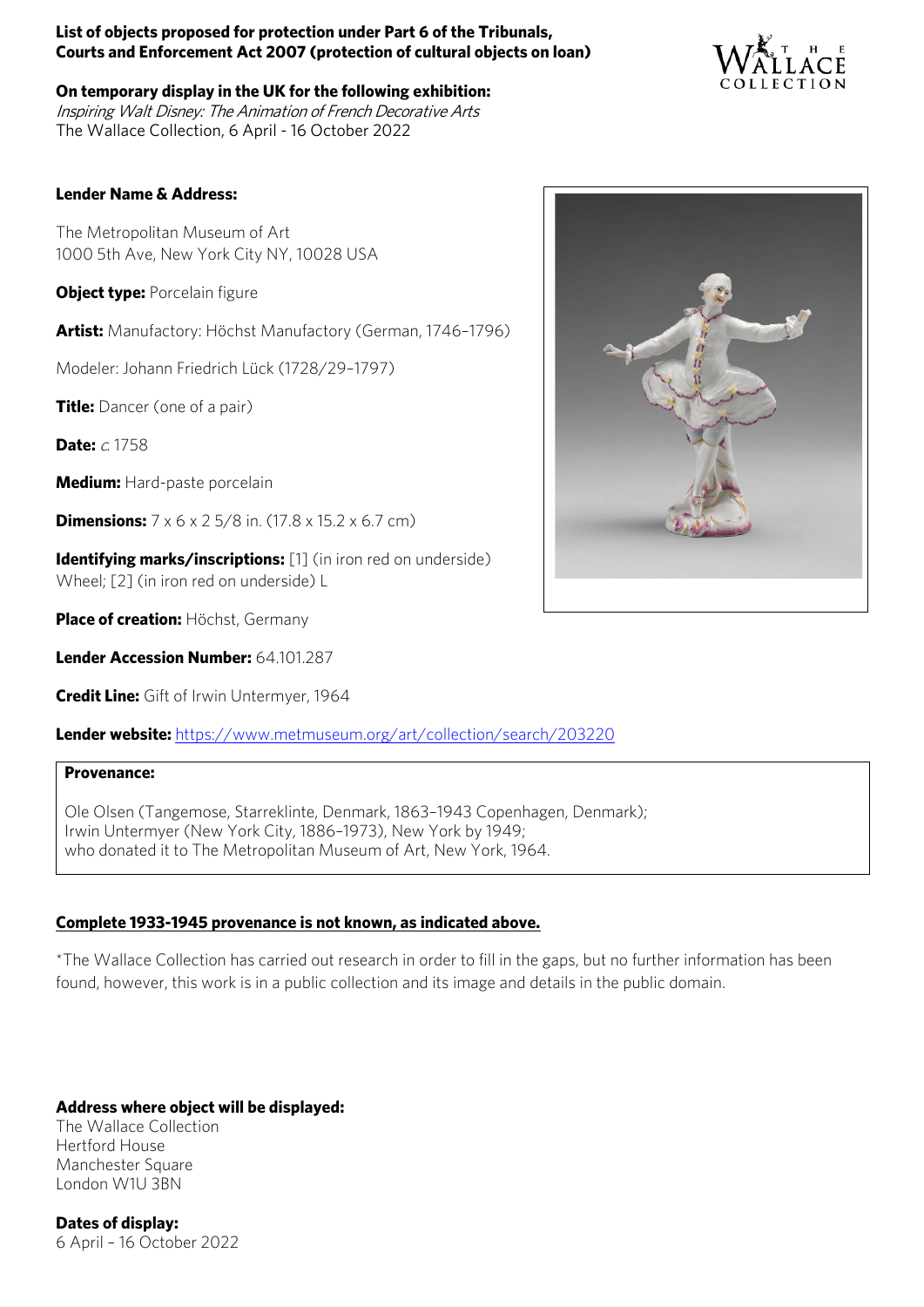

**On temporary display in the UK for the following exhibition:** Inspiring Walt Disney: The Animation of French Decorative Arts The Wallace Collection, 6 April - 16 October 2022

# **Lender Name & Address:**

The Metropolitan Museum of Art 1000 5th Ave, New York City NY, 10028 USA

**Object type: Book** 

**Artist:** Author: Claude-Prosper Jolyot de Crébillon (French, 1707–1777)

**Title:** Le sopha : conte moral. Nouvelle Editon, Revue, corrigée & augmentée d'une Introduction historique. Par M.J.D.C.

**Date:** 1774

**Medium:** Brown leather binding with gold-tooled board edges, marbled endpapers, and stained edges.

**Dimensions:**  $7'' \times 4.25'' \times 1.25''$  (17.8 x 10.8 x 3.2cm)

# **Identifying marks/inscriptions:**

**Place of creation: Paris, France** 

**Lender Accession Number:** PQ1971.C6 A73 1774

**Credit Line:** Gift of Friends of the Thomas J. Watson Library

**Lender website:** <https://www.metmuseum.org/art/collection/search/854659>

<https://library.metmuseum.org/search/?searchtype=X&SORT=D&searcharg=PQ1971.C6+A73+1774&searchscope=1>

### **Provenance:**

Bertrand Hugonnard-Roche, owner of the antique book-shop L'amour qui bouquine (14, Rue du Miroir, 21150 Alise-Sainte-Reine, France); from whom purchased by the Friends of the Thomas J. Watson Library, 2020

# **Complete 1933-1945 provenance is not known, as indicated above.**

\*The Wallace Collection has carried out research in order to fill in the gaps, but no further information has been found. However, this object is in a public collection and its image and details in the public domain.

# **Address where object will be displayed:**

The Wallace Collection Hertford House Manchester Square London W1U 3BN

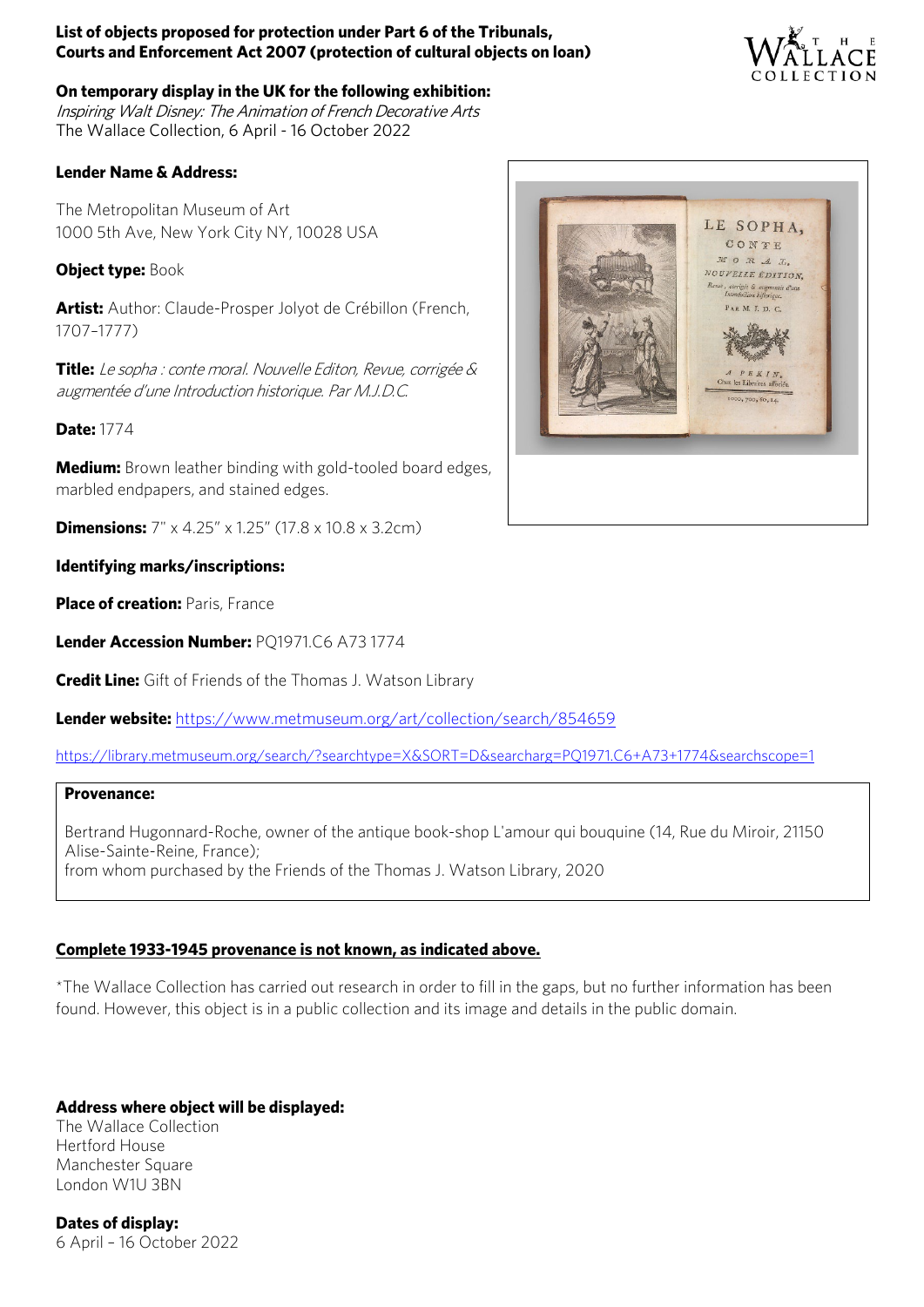**On temporary display in the UK for the following exhibition:** Inspiring Walt Disney: The Animation of French Decorative Arts The Wallace Collection, 6 April - 16 October 2022

### **Lender Name & Address:**

The Huntington Library, Art Museum, and Botanical Gardens 1151 Oxford Road, San Marino, CA 91108, 626-405-2100

**Object type:** Pair of porcelain vases / Porcelain vase 1 of 2

**Artist:** Sèvres Manufactory (French, 1740–present)

**Title:** Lidded vase (vase 'en tour' or 'pot pourris entourrée')

**Date:**  $c$  1762

**Medium:** Soft-paste porcelain, overglaze pink and blue ground colours, polychrome enamel decoration, gilding

**Dimensions:** 20 1/2 x 9 x 9 in. (52.1 x 22.9 x 22.9 cm.)

### **Identifying marks/inscriptions:**

27.31: Painted in blue enamel, the crossed Ls of the Sèvres manufactory; a heavily abraded date letter, possibly J for 1762; in red paint on the interior rims of both the vase and the lid, I and II.

27.32: Painted in heavily abraded blue enamel, an indecipherable mark, probably originally the factory mark and a date letter; in red paint on the interior rims of both the vase and the lid, III and IV

**Place of creation: Paris, France** 

**Lender Accession Number:** 27.31

**Credit Line:** The Huntington Library, Art Museum, and Botanical Gardens. The Arabella D. Huntington Memorial Art Collection.

**Lender website:** [https://emuseum.huntington.org/objects/12272/lidded-vase-1-of-](https://emuseum.huntington.org/objects/12272/lidded-vase-1-of-2?ctx=48d30411f6617c03a041f41dff2490066b065443&idx=0)[2?ctx=48d30411f6617c03a041f41dff2490066b065443&idx=0](https://emuseum.huntington.org/objects/12272/lidded-vase-1-of-2?ctx=48d30411f6617c03a041f41dff2490066b065443&idx=0)

### **Provenance:**

Sold by the Sèvres manufactory to an unknown buyer on April 7, 1763 at 600 livres each (MNS, Vy 3, sales records, April 7, 1763, fol. 123v); Duveen Brothers, London, inventory of November 4, 1924, under inv. no. 28275 (GRI, DBA, box 18, New York Stock Book, 1924, fol. 78); from whom acquired by Henry E. Huntington for the Arabella D. Huntington Memorial Art Collection, 1927.

# **Complete 1933-1945 provenance is known, as indicated above.**

# **Address where object will be displayed:**

The Wallace Collection Hertford House Manchester Square London W1U 3BN